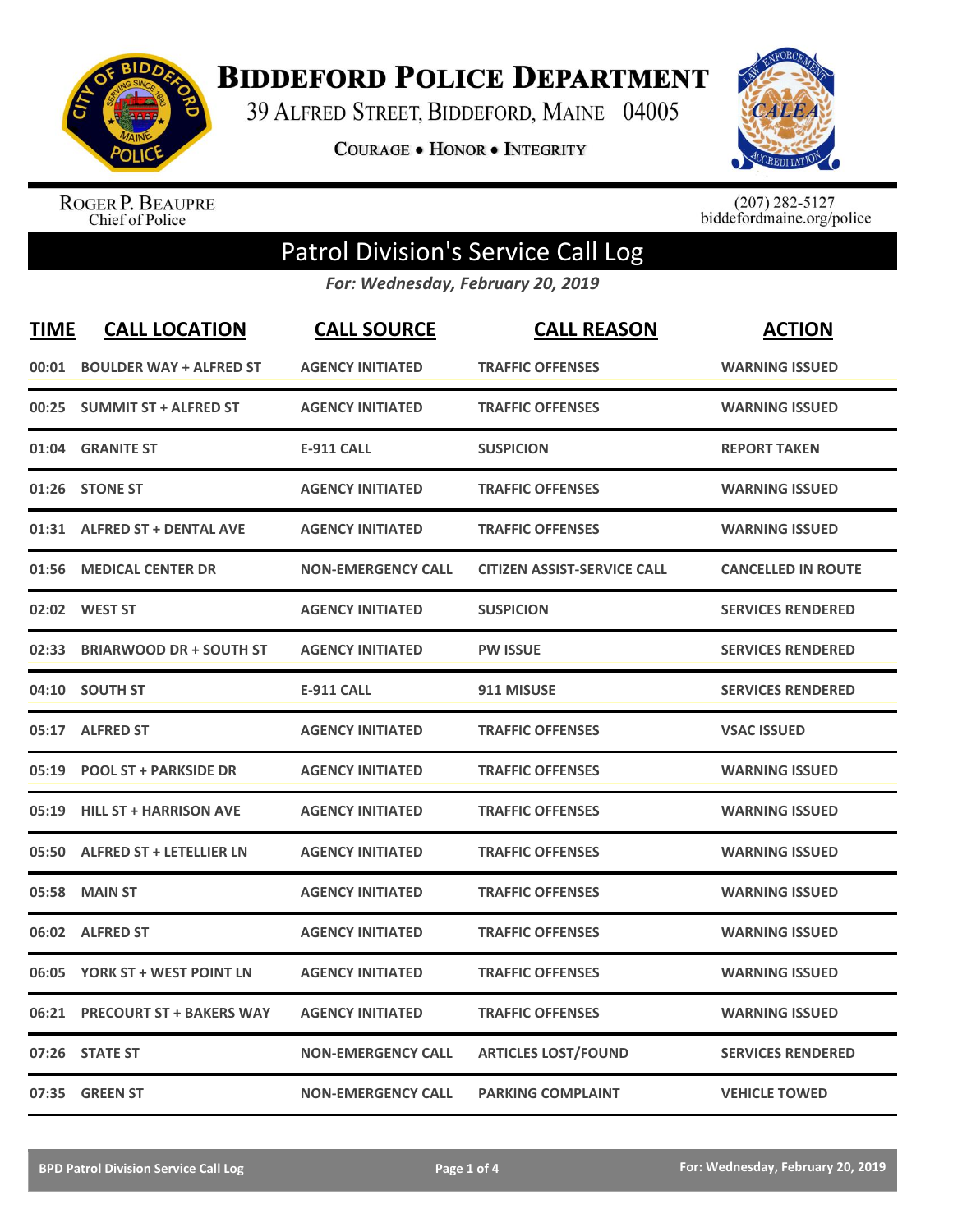| <b>TIME</b> | <b>CALL LOCATION</b>                                                  | <b>CALL SOURCE</b>        | <b>CALL REASON</b>            | <b>ACTION</b>            |  |
|-------------|-----------------------------------------------------------------------|---------------------------|-------------------------------|--------------------------|--|
|             | 07:45 SULLIVAN ST                                                     | <b>NON-EMERGENCY CALL</b> | <b>PARKING COMPLAINT</b>      | <b>SERVICES RENDERED</b> |  |
| 07:59       | <b>GUINEA RD</b>                                                      | <b>AGENCY INITIATED</b>   | <b>TRAFFIC OFFENSES</b>       | <b>WARNING ISSUED</b>    |  |
|             | 08:12 MEDICAL CENTER DR                                               | <b>NON-EMERGENCY CALL</b> | <b>ALL OTHER</b>              | <b>SERVICES RENDERED</b> |  |
|             | 08:14 ALFRED ST + WASHINGTON ST                                       | <b>AGENCY INITIATED</b>   | <b>TRAFFIC OFFENSES</b>       | <b>WARNING ISSUED</b>    |  |
|             | 08:17 WEST ST                                                         | <b>AGENCY INITIATED</b>   | <b>TRAFFIC OFFENSES</b>       | <b>WARNING ISSUED</b>    |  |
|             | 08:21 ALFRED ST                                                       | <b>WALK-IN AT STATION</b> | <b>COURT ORDERED CHECK IN</b> | <b>SERVICES RENDERED</b> |  |
|             | 08:27 ALFRED ST                                                       | <b>NON-EMERGENCY CALL</b> | <b>HARASSMENT</b>             | <b>SERVICES RENDERED</b> |  |
|             | 08:43 PRECOURT ST + MORIN ST                                          | <b>AGENCY INITIATED</b>   | <b>ALL OTHER</b>              | <b>SERVICES RENDERED</b> |  |
|             | 08:47 ALFRED ST                                                       | <b>NON-EMERGENCY CALL</b> | <b>ARTICLES LOST/FOUND</b>    | <b>SERVICES RENDERED</b> |  |
|             | 08:51 ELM ST                                                          | <b>AGENCY INITIATED</b>   | <b>TRAFFIC OFFENSES</b>       | <b>WARNING ISSUED</b>    |  |
|             | 08:59 ELM ST                                                          | <b>AGENCY INITIATED</b>   | <b>TRAFFIC OFFENSES</b>       | <b>VSAC ISSUED</b>       |  |
|             | 09:15 ELM ST                                                          | <b>AGENCY INITIATED</b>   | <b>TRAFFIC OFFENSES</b>       | <b>WARNING ISSUED</b>    |  |
|             | 09:24 ELM ST                                                          | <b>AGENCY INITIATED</b>   | <b>TRAFFIC OFFENSES</b>       | <b>WARNING ISSUED</b>    |  |
|             | 09:34 ALFRED ST                                                       | <b>AGENCY INITIATED</b>   | <b>TRAFFIC OFFENSES</b>       | <b>VSAC ISSUED</b>       |  |
|             | 09:35 FREEMAN ST                                                      | <b>NON-EMERGENCY CALL</b> | <b>ANIMAL COMPLAINT</b>       | <b>SERVICES RENDERED</b> |  |
|             | 09:47 ALFRED ST                                                       | <b>NON-EMERGENCY CALL</b> | <b>COURT ORDERED CHECK IN</b> | <b>SERVICES RENDERED</b> |  |
|             | 09:50 GREEN ST + CENTER ST                                            | <b>NON-EMERGENCY CALL</b> | <b>PARKING COMPLAINT</b>      | <b>SERVICES RENDERED</b> |  |
|             | 09:53 ALFRED ST                                                       | <b>AGENCY INITIATED</b>   | <b>TRAFFIC OFFENSES</b>       | <b>WARNING ISSUED</b>    |  |
|             | 10:01 FREEMAN ST                                                      | <b>NON-EMERGENCY CALL</b> | <b>HARASSMENT</b>             | <b>SERVICES RENDERED</b> |  |
|             | 10:05 MARINER WAY                                                     | <b>AGENCY INITIATED</b>   | <b>ALL OTHER</b>              | <b>REPORT TAKEN</b>      |  |
|             | 10:13 ALFRED ST                                                       | <b>AGENCY INITIATED</b>   | <b>TRAFFIC OFFENSES</b>       | <b>WARNING ISSUED</b>    |  |
|             | 10:21 BENSON RD                                                       | <b>AGENCY INITIATED</b>   | <b>ANIMAL COMPLAINT</b>       | <b>SERVICES RENDERED</b> |  |
|             | 10:31 SOUTH ST                                                        | <b>AGENCY INITIATED</b>   | <b>TRAFFIC OFFENSES</b>       | <b>WARNING ISSUED</b>    |  |
|             | 10:44 ALFRED ST                                                       | <b>WALK-IN AT STATION</b> | <b>LITTERING</b>              | <b>CITATION ISSUED</b>   |  |
|             | OFFENDER: WHITNEY MARLANA LASHER  AGE: 32  RESIDENT OF: BIDDEFORD, ME |                           |                               |                          |  |
|             | CHARGE: LITTERING - LESS THAN 15LBS OR 27 CUBIC FEET OF LITTER        |                           |                               |                          |  |
|             | 11:00 BACON ST                                                        | <b>WALK-IN AT STATION</b> | <b>TRESPASSING</b>            | <b>REPORT TAKEN</b>      |  |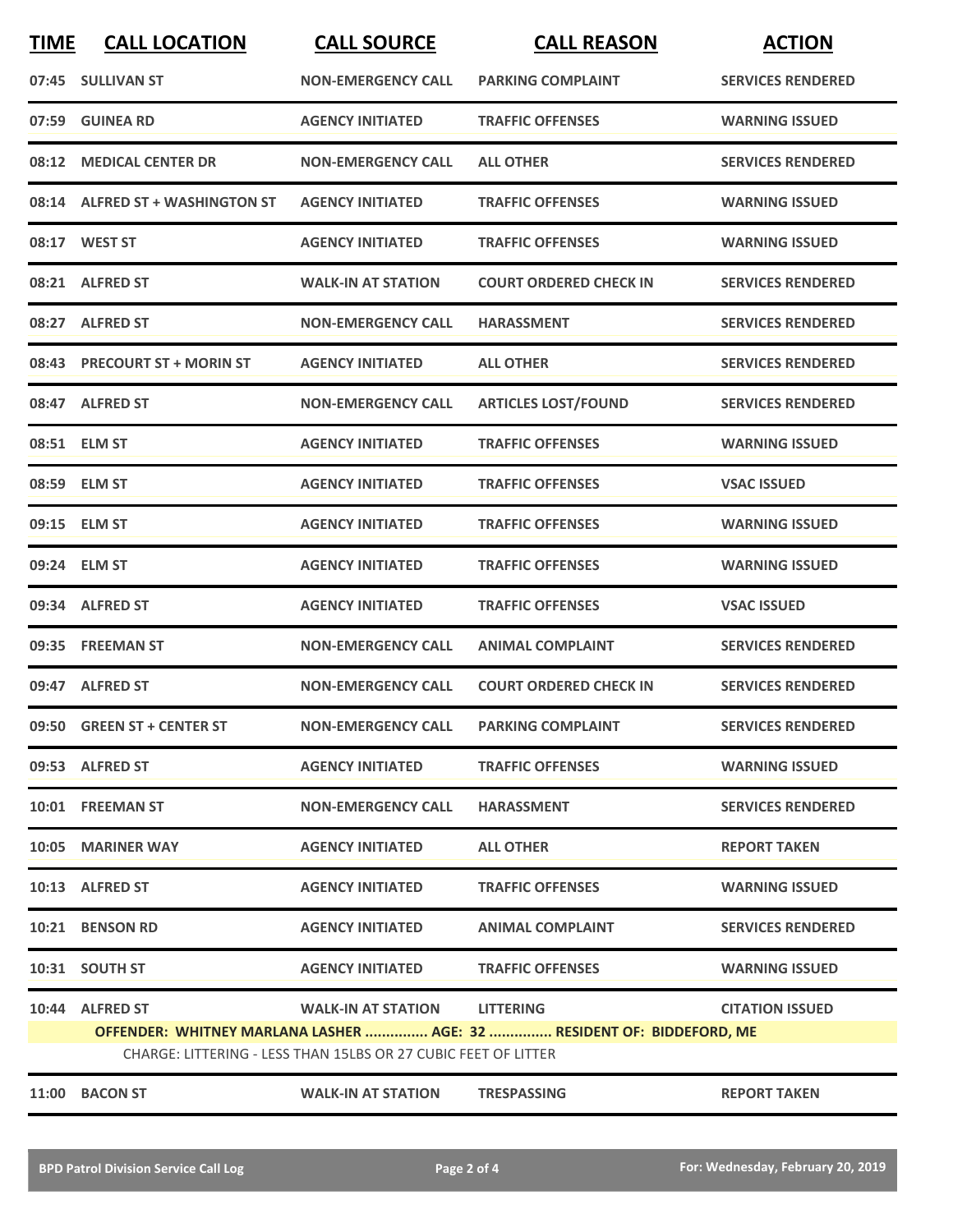| <b>TIME</b> | <b>CALL LOCATION</b>                   | <b>CALL SOURCE</b>        | <b>CALL REASON</b>                                                  | <b>ACTION</b>             |
|-------------|----------------------------------------|---------------------------|---------------------------------------------------------------------|---------------------------|
|             | 11:05 WEST ST                          | <b>E-911 CALL</b>         | <b>SUSPICION</b>                                                    | <b>SERVICES RENDERED</b>  |
|             | 11:25 POOL ST                          | <b>AGENCY INITIATED</b>   | <b>TRAFFIC OFFENSES</b>                                             | <b>WARNING ISSUED</b>     |
|             | 11:29 ALFRED ST                        | <b>AGENCY INITIATED</b>   | <b>TRAFFIC OFFENSES</b>                                             | <b>SERVICES RENDERED</b>  |
|             | 11:35 POOL ST                          | <b>AGENCY INITIATED</b>   | <b>TRAFFIC OFFENSES</b>                                             | <b>WARNING ISSUED</b>     |
|             | 11:36 POOL ST                          | <b>NON-EMERGENCY CALL</b> | <b>VIOL PROTECTION FROM ABUSE</b>                                   | <b>REPORT TAKEN</b>       |
|             | 11:39 ALFRED ST                        | <b>WALK-IN AT STATION</b> | <b>COURT ORDERED CHECK IN</b>                                       | <b>SERVICES RENDERED</b>  |
|             | 11:40 ALFRED ST                        | <b>AGENCY INITIATED</b>   | <b>TRAFFIC OFFENSES</b>                                             | <b>WARNING ISSUED</b>     |
|             | 11:44 WESTWOOD DR                      | <b>AGENCY INITIATED</b>   | <b>PRO-ACTIVE DV RESPONSE TEAM</b>                                  | <b>SERVICES RENDERED</b>  |
|             | 11:56 POOL ST                          | <b>AGENCY INITIATED</b>   | <b>TRAFFIC OFFENSES</b>                                             | <b>WARNING ISSUED</b>     |
|             | 12:16 BARRA RD                         | <b>AGENCY INITIATED</b>   | <b>TRAFFIC OFFENSES</b>                                             | <b>WARNING ISSUED</b>     |
|             | 12:23 POOL ST                          | <b>AGENCY INITIATED</b>   | <b>TRAFFIC OFFENSES</b>                                             | <b>VSAC ISSUED</b>        |
|             | 12:24 FOSS ST                          | <b>WALK-IN AT STATION</b> | <b>THEFT</b>                                                        | <b>SERVICES RENDERED</b>  |
|             | 12:31 ALFRED ST                        | <b>WALK-IN AT STATION</b> | <b>COURT ORDERED CHECK IN</b>                                       | <b>NO ACTION REQUIRED</b> |
|             | 13:08 ALFRED ST                        | <b>AGENCY INITIATED</b>   | <b>TRAFFIC OFFENSES</b>                                             | <b>WARNING ISSUED</b>     |
|             | 13:43 HILL ST                          | <b>AGENCY INITIATED</b>   | <b>OPER AFTER SUSPENSION</b>                                        | <b>VSAC ISSUED</b>        |
|             | CHARGE: VIOLATING CONDITION OF RELEASE |                           | OFFENDER: SHANIA MARILYN WHITE  AGE: 21  RESIDENT OF: BIDDEFORD, ME |                           |
|             | 14:08 ALFRED ST                        | <b>WALK-IN AT STATION</b> | <b>COURT ORDERED CHECK IN</b>                                       | <b>SERVICES RENDERED</b>  |
|             | 14:12 ELM ST + SOUTH ST                | <b>NON-EMERGENCY CALL</b> | <b>ARTICLES LOST/FOUND</b>                                          | <b>SERVICES RENDERED</b>  |
|             | 14:35 ELM ST                           | <b>NON-EMERGENCY CALL</b> | <b>CHECK WELFARE</b>                                                | <b>SERVICES RENDERED</b>  |
|             | 14:44 ALFRED ST                        | <b>WALK-IN AT STATION</b> | <b>COURT ORDERED CHECK IN</b>                                       | <b>SERVICES RENDERED</b>  |
|             | 14:58 MEDICAL CENTER DR                | <b>NON-EMERGENCY CALL</b> | <b>ASSIST PD AGENCY</b>                                             | <b>REPORT TAKEN</b>       |
|             | 15:17 STONE ST                         | <b>NON-EMERGENCY CALL</b> | <b>CHECK WELFARE</b>                                                | <b>SERVICES RENDERED</b>  |
|             | 15:55 ALFRED ST                        | <b>WALK-IN AT STATION</b> | <b>COURT ORDERED CHECK IN</b>                                       | <b>SERVICES RENDERED</b>  |
|             | 16:18 ALFRED ST                        | <b>WALK-IN AT STATION</b> | <b>COURT ORDERED CHECK IN</b>                                       | <b>SERVICES RENDERED</b>  |
|             | 16:18 ALFRED ST                        | <b>WALK-IN AT STATION</b> | <b>COURT ORDERED CHECK IN</b>                                       | <b>SERVICES RENDERED</b>  |
|             | 16:21 EMERY ST                         | <b>NON-EMERGENCY CALL</b> | <b>NOISE COMPLAINT</b>                                              | <b>SERVICES RENDERED</b>  |